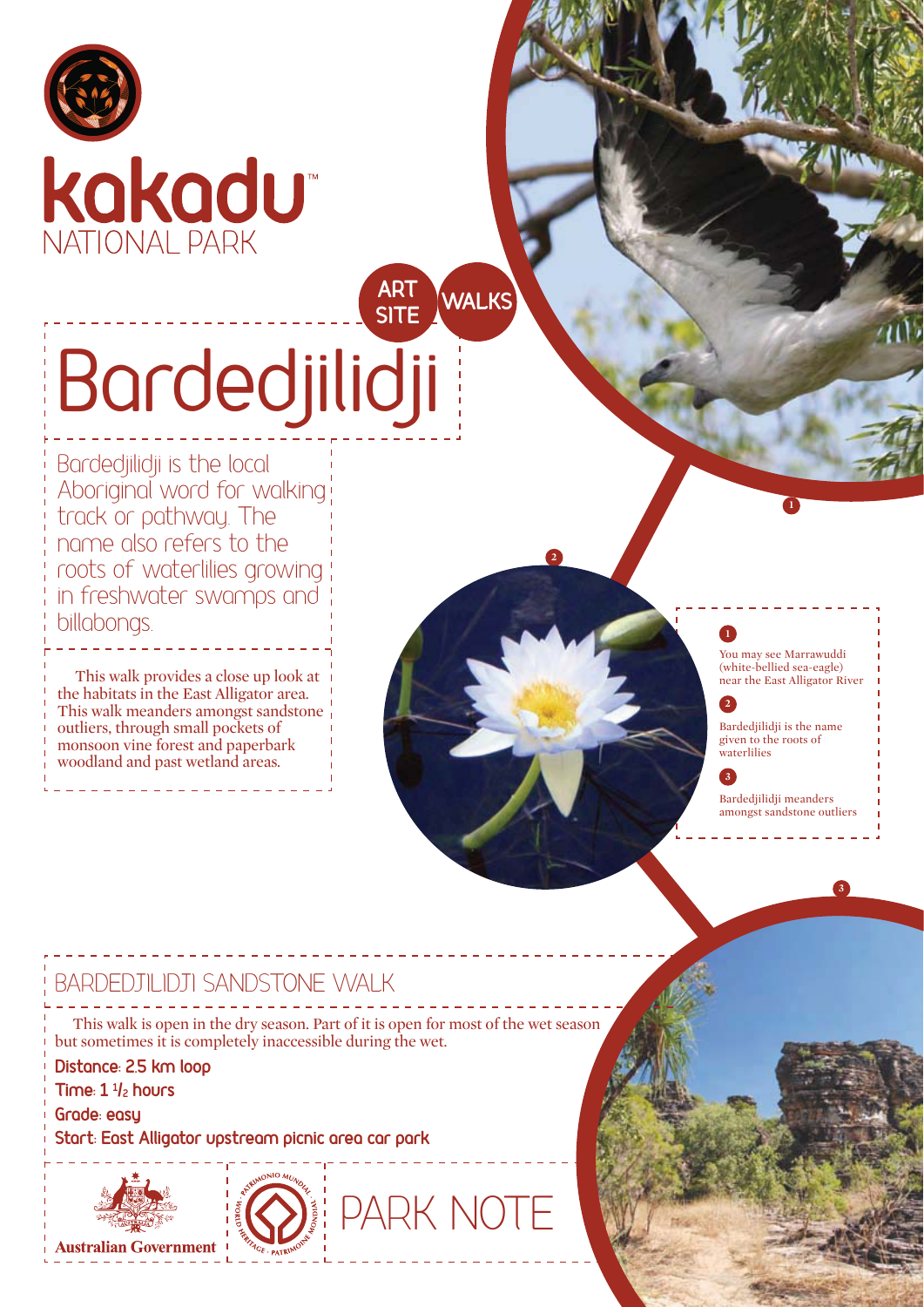# **Bardedjilidji sandstone walk**

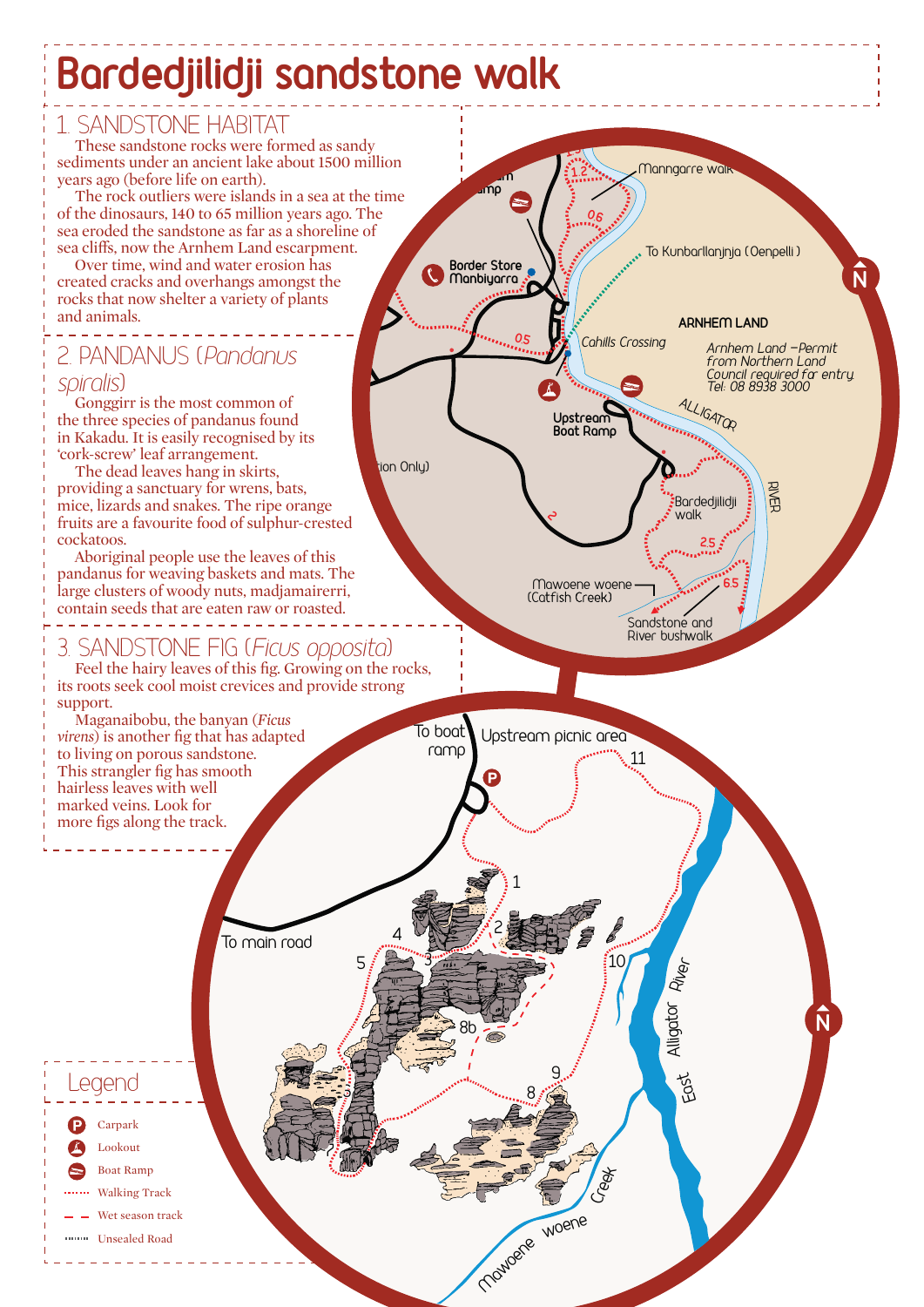#### \*\$8B79AM7BB7HEE*Macropus bernardus*

In the early morning look among the shaded sandstone outcrops for the black wallaroo. Males are black with a stocky build. Females are more petite and grey with black paws, feet and nose. This wary animal is found only in the rugged stone country of the Arnhem Land plateau and its outliers.

Traditional owners have contributed most of what is known about what black wallaroos eat, which is mainly spinifex grasses, leaves, fruit and yams. When it eats bush tomatoes, it closes its eyes to protect them from the plant's spines.

#### . . . 5. STRYCHNINE TREE (*Strychnos ludica*)

The attractive yellow-orange fruit of gubirda (strychnine tree) may look tempting, but the fruit and bark are poisonous to people and most animals. A few species of bird do eat the fruit.

Traditionally, Aboriginal people soaked gubirda branches in water overnight and used the heavy, waterladen sticks as throwing sticks for hunting magpie geese.

## 6. MONSOON FOREST CORRIDOR

The plant species in this shady forest are found in the monsoon forests of Kakadu and eastern Queensland.

The shade keeps the soil relatively cool and evaporation low, helping plants survive the long dry months. Some species also drop their leaves to conserve water. The thick carpet of leaves hides many animals.

A lot of rainforest plants have fleshy fruits that are attractive to various birds. By eating fruit in one forest and flying to the next, birds carry seeds to new areas, dispersing the seeds and regenerating the rainforests.

Mornbil (Torres Strait pigeon) is a seasonal visitor to monsoon forests in Kakadu.

#### COOL CAVE

This cave provides daytime shelter for insects, geckos and bats. Over the years water has funnelled down the cracks in the rock and gouged out the cave. Look at the root system of the sandstone fig that has made the most of this seasonal water supply.

This cave would have been a cool shelter for Aboriginal people hunting in this area. Look carefully to see some rock art here. Please do not touch or rub the paintings.

**4**

Caves provide cool shelter for many animals **4**

#### If you are walking in the wet season, the  $\frac{1}{2}$  from 8 to 11 will be closed. Follow the wet season track to 8b and 9b

### AND 8B. LAYERED SANDSTONE

Compression over millions of years transformed layers of sand at the bottom of a pre-historic lake into this rock. Uplifted and exposed to weathering, the softer layers have eroded to reveal the pattern of layers deposited under the lake.

# 9 TERMITE MOUND

Marribanggag (rock termites) harvest spinifex at night during the dry season. They also store some of the spinifex for the wet season when the spinifex is green and inedible.

Ngalarrangailarra (short-beaked echidna) flourish in these areas. They feed by breaking into termite tunnels and using their long sticky tongues to gather termites.